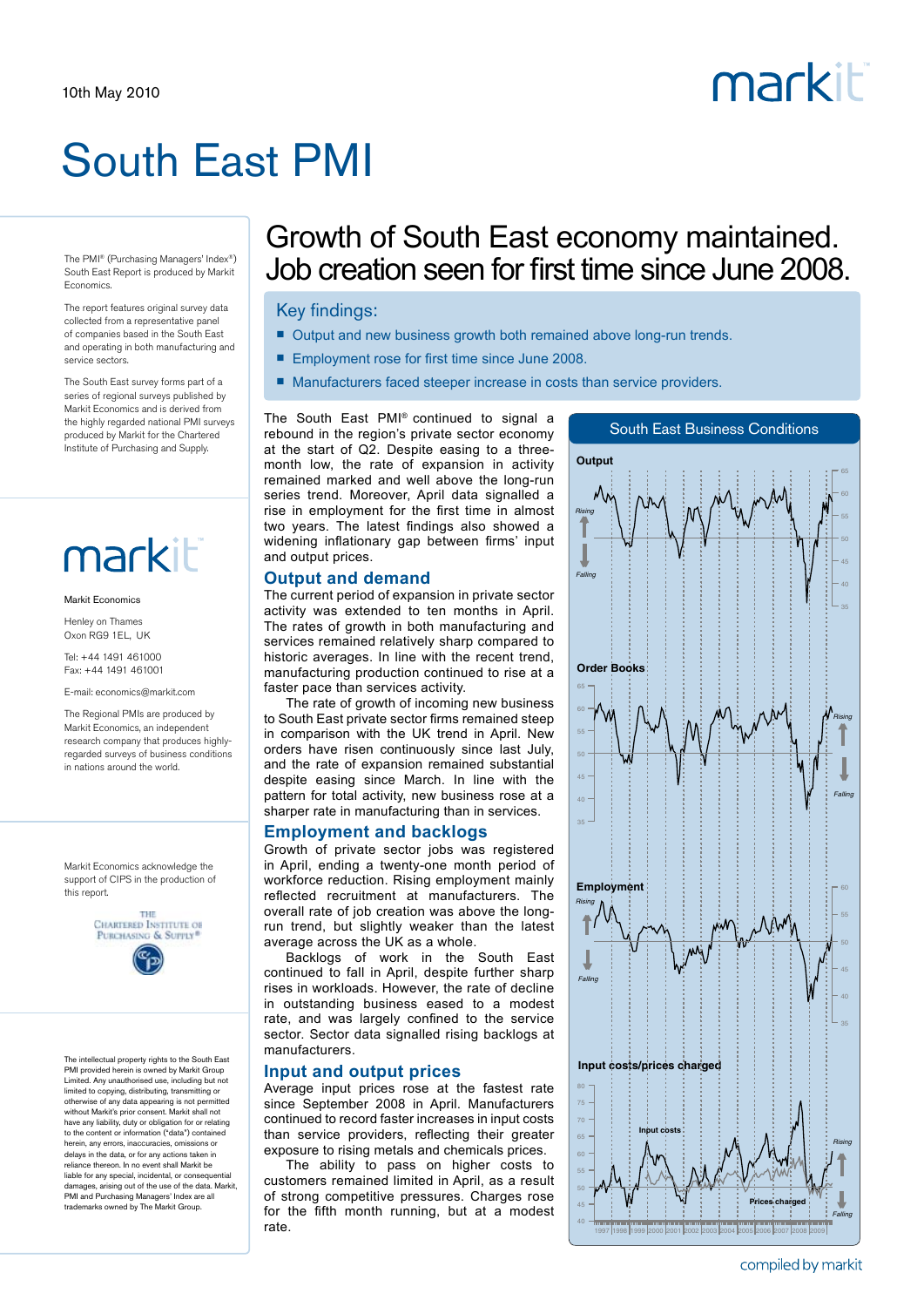#### Output / Business Activity

Q. Is the level of output or business activity at your company higher, the same or lower this month than one month ago?

|      |     |             |           | AII UK     |                    |                  |                |
|------|-----|-------------|-----------|------------|--------------------|------------------|----------------|
|      |     | Higher<br>% | Same<br>% | Lower<br>% | Index<br>50=no cha | S.Adj'd<br>Index | S.Adj'd<br>Ind |
| 2009 | Aug | 26.8        | 51.6      | 21.6       | 52.6               | 53.8             | 54.5           |
|      | Sep | 27.4        | 51.0      | 21.7       | 52.9               | 53.1             | 54.5           |
|      | Oct | 29.9        | 56.1      | 14.0       | 58.0               | 58.1             | 56.8           |
|      | Nov | 26.4        | 54.1      | 19.5       | 53.5               | 56.2             | 56.5           |
|      | Dec | 33.1        | 49.4      | 17.5       | 57.8               | 57.8             | 57.2           |
| 2010 | Jan | 25.8        | 49.0      | 25.2       | 50.3               | 55.3             | 55.6           |
|      | Feb | 35.2        | 52.2      | 12.6       | 61.3               | 59.7             | 58.7           |
|      | Mar | 38.1        | 48.1      | 13.8       | 62.2               | 59.0             | 57.7           |
|      | Apr | 35.0        | 52.5      | 12.5       | 61.3               | 58.1             | 56.4           |



April marked another sharp rise in private sector output in the South East, albeit the weakest since January. The seasonally adjusted Business Activity Index eased further from February's twenty-nine month high, but remained above its long-run trend. The current sequence of expansion now extends to ten months, and the rate of activity growth has been sharper than the UK trend for the past three months. Higher output was mainly linked to rising volumes of new business, as demand continued to recover. Sector data signalled that manufacturing output continued to rise at a faster rate than services activity.

#### New Orders / Incoming New Business

Q. Is the level of new orders or incoming new business at your company higher, the same or lower this month than one month ago?

|      |            |                         |           | <b>South East Companies</b> |                        | <b>AII UK</b>    | $50 = no$ chang |                                |
|------|------------|-------------------------|-----------|-----------------------------|------------------------|------------------|-----------------|--------------------------------|
|      |            | Higher<br>$\frac{0}{0}$ | Same<br>% | Lower<br>$\frac{0}{0}$      | Index<br>$50 = no$ chg | S.Adj'd<br>Index | S.Adj'd<br>Ind  | 65                             |
| 2009 | Aug        | 24.8                    | 51.0      | 24.2                        | 50.3                   | 52.2             | 52.6            | 60 <sub>1</sub>                |
|      | Sep        | 26.9                    | 54.5      | 18.6                        | 54.2                   | 52.9             | 53.6            | $55 -$                         |
|      | Oct        | 34.2                    | 52.6      | 13.2                        | 60.5                   | 58.2             | 55.8            | 50                             |
|      | Nov        | 32.3                    | 48.4      | 19.4                        | 56.5                   | 58.3             | 56.1            |                                |
|      | <b>Dec</b> | 32.5                    | 47.7      | 19.9                        | 56.3                   | 59.1             | 57.2            | 45                             |
| 2010 | Jan        | 29.7                    | 47.3      | 23.0                        | 53.4                   | 57.6             | 54.9            | 40                             |
|      | Feb        | 37.6                    | 45.2      | 17.2                        | 60.2                   | 59.0             | 58.1            | <b>Blac</b><br>35              |
|      | Mar        | 39.9                    | 47.5      | 12.7                        | 63.6                   | 60.5             | 57.6            | Grey                           |
|      | Apr        | 39.5                    | 48.4      | 12.1                        | 63.7                   | 59.1             | 55.8            | <b>30 mmmmmmm</b><br>1997 1998 |



The seasonally adjusted Incoming New Business Index eased slightly from March's two-and-a-half year high, but still indicated a marked increase in new orders received by South East private sector companies. In line with the trend since last October, the Index remained higher than the comparable series for the UK as a whole, signalling relatively sharp growth. In the latest period, only the North West posted a steeper increase in new business than the South East. Both manufacturing and services recorded marked gains in new workloads, with the steeper expansion seen in the former.

#### Business Outstanding

Q. Is the level of business outstanding at your company higher, the same or lower this month than one month ago?

|      |     |             | <b>South East Companies</b> |            |                    |                  |                |  |  |
|------|-----|-------------|-----------------------------|------------|--------------------|------------------|----------------|--|--|
|      |     | Higher<br>% | Same<br>%                   | Lower<br>% | Index<br>50=no cha | S.Adj'd<br>Index | S.Adj'd<br>Ind |  |  |
| 2009 | Aug | 11.7        | 59.9                        | 28.5       | 41.6               | 40.4             | 40.9           |  |  |
|      | Sep | 13.6        | 64.6                        | 21.8       | 45.9               | 43.3             | 42.1           |  |  |
|      | Oct | 15.2        | 66.2                        | 18.6       | 48.3               | 47.8             | 45.8           |  |  |
|      | Nov | 17.2        | 60.0                        | 22.8       | 47.2               | 49.1             | 47.7           |  |  |
|      | Dec | 14.9        | 66.7                        | 18.4       | 48.2               | 50.1             | 48.9           |  |  |
| 2010 | Jan | 15.8        | 64.0                        | 20.1       | 47.8               | 50.2             | 48.8           |  |  |
|      | Feb | 19.3        | 61.4                        | 19.3       | 50.0               | 49.0             | 49.4           |  |  |
|      | Mar | 17.8        | 59.6                        | 22.6       | 47.6               | 47.7             | 48.2           |  |  |
|      | Apr | 21.2        | 62.3                        | 16.4       | 52.4               | 48.9             | 49.3           |  |  |

The volume of incomplete work in the South East private sector declined for the third month running in April. A rise in the seasonally adjusted Business Outstanding Index from 47.7 to 48.9 in April signalled a weaker rate of contraction than in March, and only a modest fall overall that was broadly in line with the UK trend. Firms linked falling backlogs to a variety of factors, including more deliveries to clients, the completion of long-term contracts and productivity improvements. Outstanding business fell in services and rose slightly in manufacturing.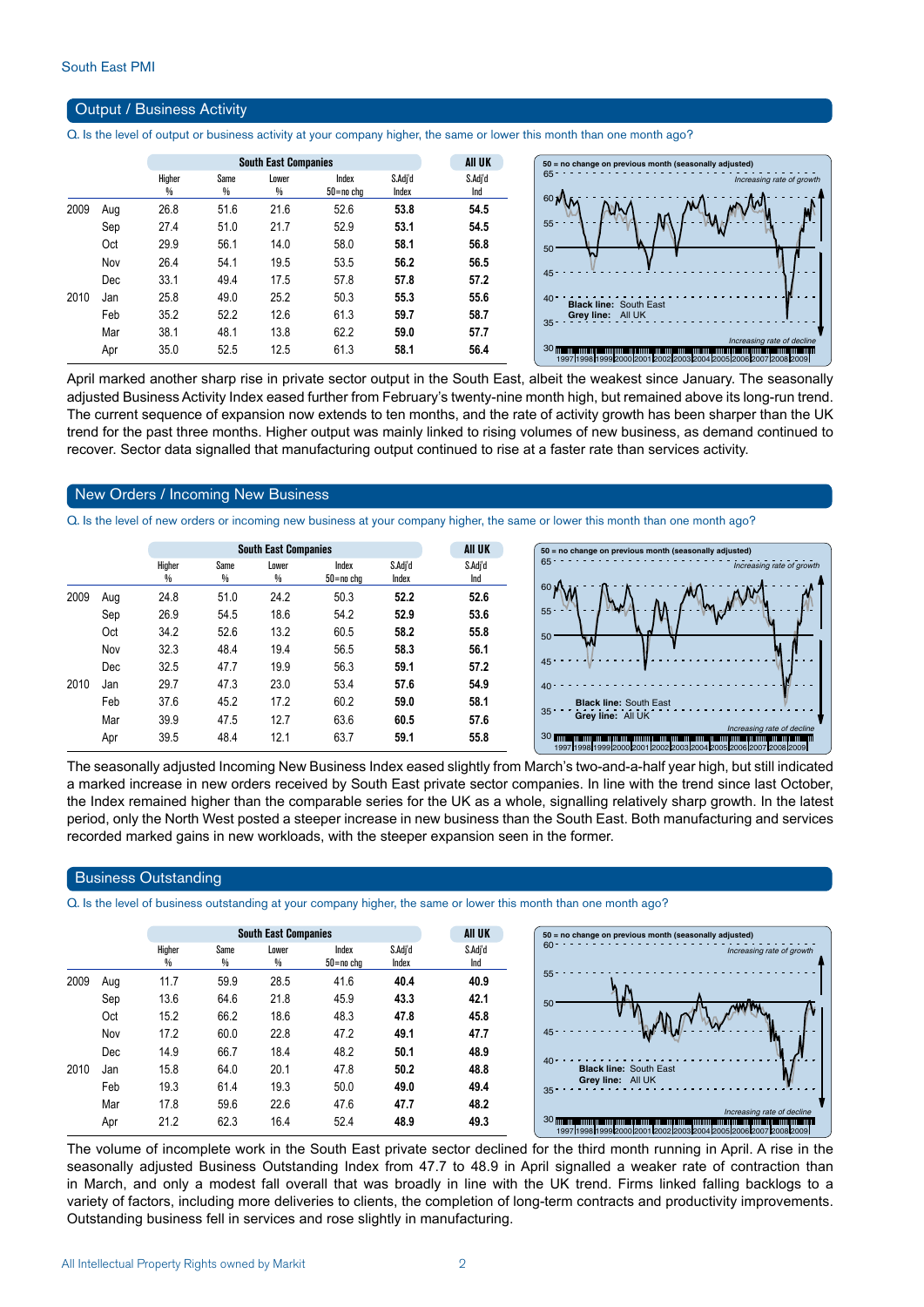#### Employment

Q. Is the level of employment at your company higher, the same or lower this month than one month ago?

|      |     |             | <b>South East Companies</b> |            | All UK             |                  |                |
|------|-----|-------------|-----------------------------|------------|--------------------|------------------|----------------|
|      |     | Higher<br>₩ | Same<br>%                   | Lower<br>₩ | Index<br>50=no chg | S.Adj'd<br>Index | S.Adj'd<br>Ind |
| 2009 | Aug | 11.2        | 77.0                        | 11.8       | 49.7               | 46.9             | 45.3           |
|      | Sep | 7.1         | 80.1                        | 12.8       | 47.1               | 46.1             | 45.1           |
|      | Oct | 7.7         | 77.4                        | 14.8       | 46.5               | 46.1             | 46.1           |
|      | Nov | 7.6         | 82.3                        | 10.1       | 48.7               | 47.8             | 47.2           |
|      | Dec | 10.4        | 77.9                        | 11.7       | 49.4               | 48.2             | 48.0           |
| 2010 | Jan | 7.3         | 80.0                        | 12.7       | 47.3               | 49.8             | 49.2           |
|      | Feb | 8.9         | 80.9                        | 10.2       | 49.4               | 48.2             | 49.3           |
|      | Mar | 11.2        | 78.9                        | 9.9        | 50.6               | 49.8             | 50.0           |
|      | Apr | 13.1        | 77.5                        | 9.4        | 51.9               | 51.4             | 52.1           |

Private sector employment in the South East increased for the first time in almost two years in April. At 51.4, the seasonally adjusted Employment Index rose slightly above the neutral level of 50.0, having signalled job shedding for the previous twenty-one months. Recruitment was generally linked to rising workloads, and was centred on the manufacturing sector. Despite output rising more sharply than the UK trend, the rate of workforce growth in the South East was slower than the national average.

#### Input Prices / Costs

Q. Have average input prices or input costs risen, fallen or remained unchanged this month compared to one month ago?

|      |            |        |           | <b>South East Companies</b> |                    |                  | <b>All UK</b>  | 50 = no change on previous month (seasonally adjusted)                                                                                                                                                                                       |
|------|------------|--------|-----------|-----------------------------|--------------------|------------------|----------------|----------------------------------------------------------------------------------------------------------------------------------------------------------------------------------------------------------------------------------------------|
|      |            | Higher | Same<br>% | Lower<br>%                  | Index<br>50=no cha | S.Adj'd<br>Index | S.Adj'd<br>Ind | 80<br>Increasing rate of inflation<br><b>Black line: South East</b><br>$75 -$                                                                                                                                                                |
| 2009 | Aug        | 11.8   | 78.9      | 9.2                         | 51.3               | 50.2             | 52.0           | Grey line:<br>All UK<br>$70 -$                                                                                                                                                                                                               |
|      | Sep        | 11.5   | 80.1      | 8.3                         | 51.6               | 50.0             | 51.9           |                                                                                                                                                                                                                                              |
|      | Oct        | 14.7   | 77.6      | 7.7                         | 53.5               | 53.4             | 53.9           | 65                                                                                                                                                                                                                                           |
|      | Nov        | 19.1   | 73.9      | 7.0                         | 56.1               | 55.4             | 54.7           | 60                                                                                                                                                                                                                                           |
|      | <b>Dec</b> | 10.4   | 84.4      | 5.2                         | 52.6               | 54.8             | 55.9           | 55                                                                                                                                                                                                                                           |
| 2010 | Jan        | 19.5   | 75.8      | 4.7                         | 57.4               | 56.5             | 58.5           | $50 \frac{1}{2}$                                                                                                                                                                                                                             |
|      | Feb        | 22.8   | 69.6      | 7.6                         | 57.6               | 56.7             | 59.6           |                                                                                                                                                                                                                                              |
|      | Mar        | 26.4   | 69.2      | 4.4                         | 61.0               | 56.8             | 58.9           | $45 -$                                                                                                                                                                                                                                       |
|      | Apr        | 37.5   | 60.6      | 1.9                         | 67.8               | 60.6             | 62.5           | Increasing rate of deflation<br>40 <sub>1</sub><br><u> 1999 - Andrea San Andrea San Andrea San Andrea San Andrea San Andrea San Andrea San Andrea San Andrea San An</u><br>19971199811999120001200112002120031200412005120061200712008120091 |

Average input prices paid by South East private sector firms rose for the seventh successive month in April. The rate of inflation accelerated sharply since March, with the seasonally adjusted Input Prices Index rising to a nineteen-month high. Both manufacturing and services posted steeper cost increases than in March, with inflation stronger in the former. Manufacturers linked inflation to raw material prices such as metals, plastics and other oil-related inputs. Some firms also noted that higher input costs reflected the weak sterling exchange rate. Meanwhile, service providers mainly attributed higher costs to rising fuel prices.

#### **Output Prices**

Q. Are the average prices charged for goods and services by your company higher, the same or lower this month than one month ago?

|      |     |             | <b>South East Companies</b> |            | All UK             |                  |                |
|------|-----|-------------|-----------------------------|------------|--------------------|------------------|----------------|
|      |     | Higher<br>% | Same<br>%                   | Lower<br>% | Index<br>50=no cha | S.Adj'd<br>Index | S.Adj'd<br>Ind |
| 2009 | Aug | 3.3         | 86.8                        | 9.9        | 46.7               | 46.6             | 46.9           |
|      | Sep | 7.1         | 85.3                        | 7.7        | 49.7               | 49.1             | 48.1           |
|      | Oct | 6.5         | 85.8                        | 7.7        | 49.4               | 49.6             | 49.2           |
|      | Nov | 7.6         | 84.1                        | 8.3        | 49.7               | 49.9             | 48.9           |
|      | Dec | 5.2         | 89.6                        | 5.2        | 50.0               | 50.9             | 50.2           |
| 2010 | Jan | 11.3        | 81.3                        | 7.3        | 52.0               | 51.0             | 50.9           |
|      | Feb | 9.6         | 83.4                        | 7.0        | 51.3               | 50.9             | 51.9           |
|      | Mar | 10.1        | 83.6                        | 6.3        | 51.9               | 50.5             | 51.1           |
|      | Apr | 17.2        | 77.7                        | 5.1        | 56.1               | 51.2             | 51.9           |

Although demand for goods and services in the South East rose strongly in April, firms' pricing power generally remained weak. At 51.2, up from 50.5 in March, the seasonally adjusted Output Prices was above the no-change mark of 50.0 for the fifth month running, but continued to signal a modest rate of charge inflation. Rising charges were mainly located in the manufacturing sector, where firms passed on higher raw material prices. Service providers continued to cut charges on average, mainly citing competitive pressures.